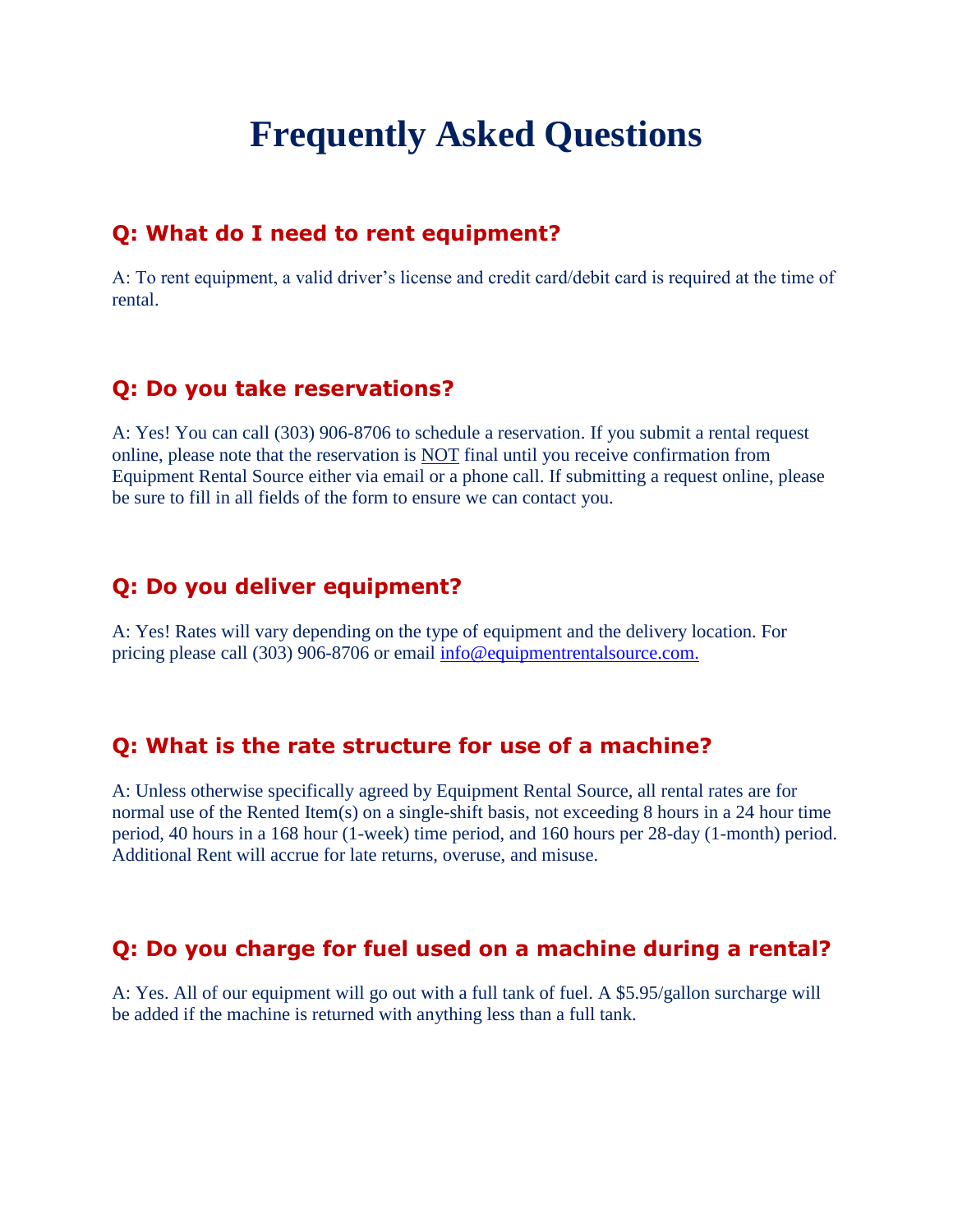# **Q: Who is responsible for tire damage while the machine is in the renter's possession?**

A: We go to great lengths to ensure our equipment is in excellent condition for each rental, including tires. If any damage is done to a tire while in the possession of the renter, the renter is responsible for the repair. If necessary, Equipment Rental Source will come out and fix the tire for an additional charge plus the cost of repair.

### **Q: Do you offer any seasonal promotions or customer specials?**

A: Yes, we are always running promotions! Just contact our office at (303) 906-8706 to check any current promotions that are running.

### **Q: When do your summer hours start?**

A: Summer hours begin the weekend after Memorial Day and run through Labor Day.

# **Q: What is the damage waiver?**

A: Equipment Rental Source automatically charges a damage waiver fee of 12.9% of the gross rental charge. The fee covers normal wear and tear done to the equipment while in your possession. You must still take reasonable precautions to protect the equipment and not intentionally damage the equipment.

**The "Damage Waiver" is required on all rental equipment.** This damage waiver fee can be waived if the customer provides to Equipment Rental Source a Certificate of Insurance from their insurer that names Equipment Rental Source as loss payee as well as shows coverage for "Leased/Rented Equipment" up to the value of the unit being rented.

#### **Damage Waiver Exceptions**

Even with the Damage Waiver, damage or loss caused by burglary, theft, conversion, misuse, abuse intentional or negligent damage or destruction, or similar causes remain your responsibility.